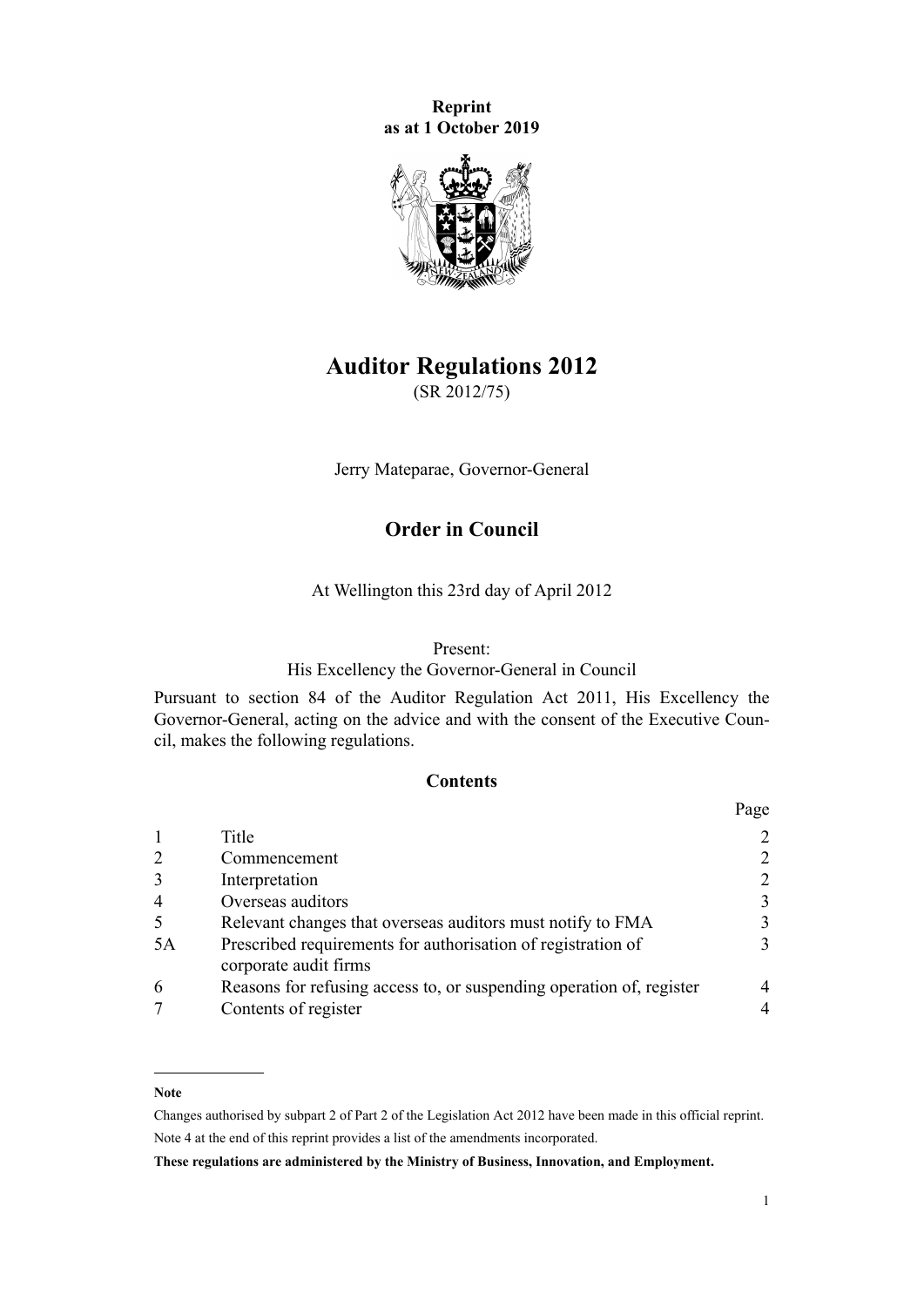<span id="page-1-0"></span>

| r 1 | <b>Auditor Regulations 2012</b>                                               | Reprinted as at<br>1 October 2019 |
|-----|-------------------------------------------------------------------------------|-----------------------------------|
| 7A  | Additional criteria for searching register                                    | 5                                 |
| 8   | Prescribed changes that accredited bodies and FMA must notify to<br>Registrar | 5                                 |
| 9   | Prescribed requirements for documents received by Registrar                   | 5                                 |
| 10  | Conditions of accreditation                                                   | 6                                 |
| 11  | Contents of annual report of accredited bodies                                | 6                                 |
| 12  | Fees                                                                          | 6                                 |
| 13  | Payment of fees                                                               | 6                                 |
| 14  | Fees inclusive of GST                                                         | 7                                 |
| 15  | FMA may recover costs incurred                                                | 7                                 |
|     | Transitional provisions                                                       |                                   |
|     | [Revoked]                                                                     |                                   |
| 16  | Certain auditors treated as holding licence [Revoked]                         | 7                                 |
| 17  | Certain overseas auditors treated as holding licence [Revoked]                | 7                                 |
| 18  | Certain audit firms treated as registered [Revoked]                           | 7                                 |
| 19  | Revocation of transitional provisions [Revoked]                               | 8                                 |
|     | <b>Schedule</b>                                                               | 9                                 |
|     | <b>Fees</b>                                                                   |                                   |

# **Regulations**

### **1 Title**

These regulations are the Auditor Regulations 2012.

# **2 Commencement**

These regulations come into force on 1 May 2012.

### **3 Interpretation**

(1) In these regulations, unless the context otherwise requires,—

**Act** means the [Auditor Regulation Act 2011](http://legislation.govt.nz/pdflink.aspx?id=DLM3230554)

**New Zealand Business Number** means the number allocated to an entity under the [New Zealand Business Number Act 2016.](http://legislation.govt.nz/pdflink.aspx?id=DLM6431501)

- (2) Any term that is defined in the Act and used, but not defined, in these regulations has the same meaning as in the Act.
- (3) For the purposes of [regulation 12](#page-5-0) and the [Schedule](#page-8-0), individuals working for the FMA as contractors or secondees must be treated as if they are employees of the FMA.

Regulation 3(1): replaced, on 1 October 2019, by [regulation 4](http://legislation.govt.nz/pdflink.aspx?id=LMS230602) of the Auditor Amendment Regulations 2019 (LI 2019/163).

Regulation 3(3): inserted, on 17 December 2015, by [regulation 4](http://legislation.govt.nz/pdflink.aspx?id=DLM6642058) of the Auditor Amendment Regulations (No 2) 2015 (LI 2015/281).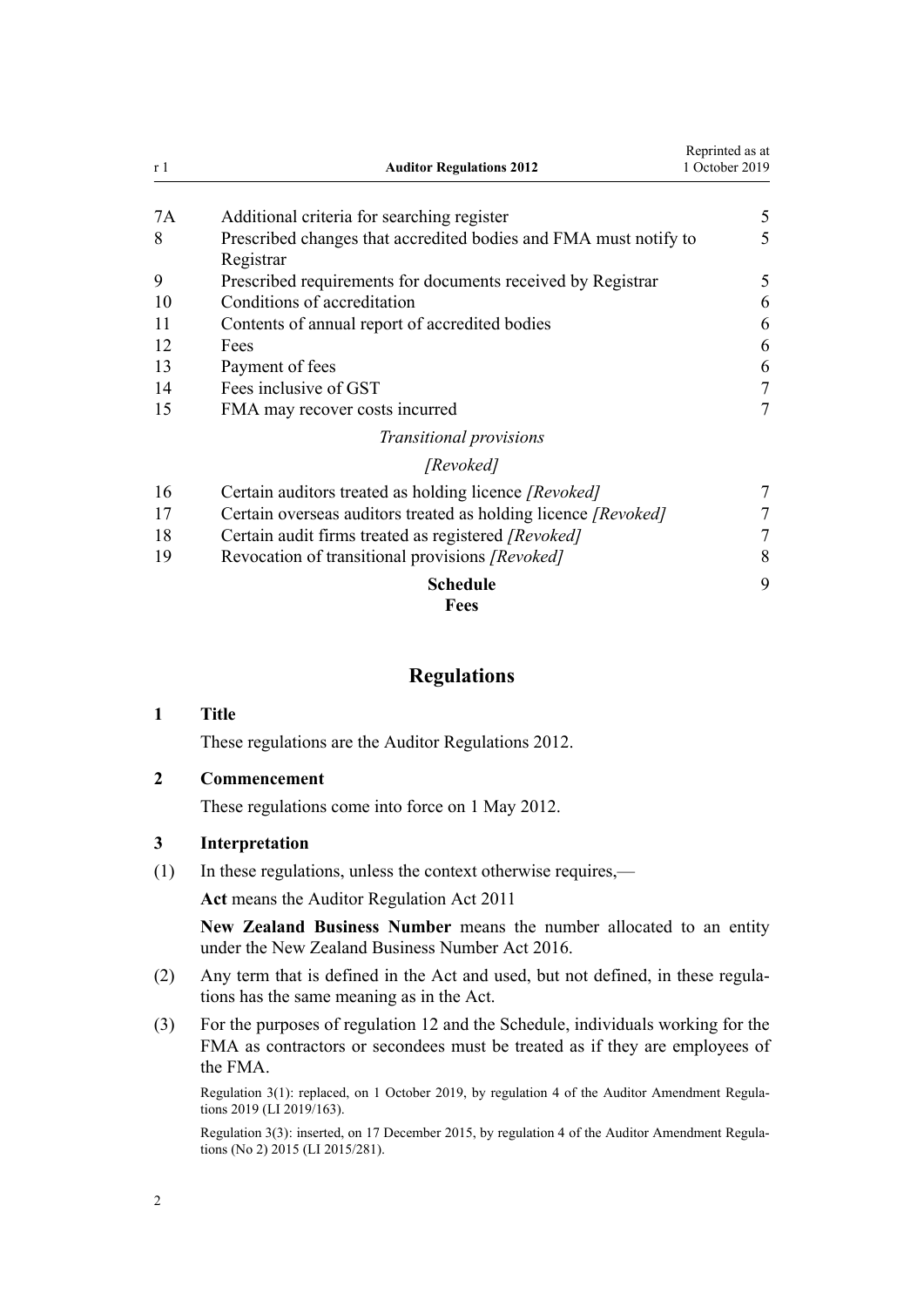### <span id="page-2-0"></span>**4 Overseas auditors**

The following countries, states, and territories are prescribed for the purposes of the definition of overseas auditor in [section 6\(1\)](http://legislation.govt.nz/pdflink.aspx?id=DLM3230581) of the Act:

- (a) Australia:
- (b) any country, state, or territory in the European Union:
- (c) Hong Kong Special Administrative Region of the People's Republic of China:
- (d) Singapore:
- (e) the United States of America.

### **5 Relevant changes that overseas auditors must notify to FMA**

In addition to the relevant changes specified in section  $13(2)(a)$  of the Act, every person who holds a licence under [section 12](http://legislation.govt.nz/pdflink.aspx?id=DLM3231442) of the Act must give written notice to the FMA under section 13(1) of the Act of a change in any of the following:

- (a) the full name or business address of the overseas auditor (including email address and Internet site address, if any):
- (b) whether the overseas auditor is a partner or employee of an audit firm:
- (c) if the overseas auditor is a partner or employee of an audit firm, the name of the firm:
- (d) any limitations on the overseas auditor's ability to act in respect of an audit that are imposed by or in relation to any certificate, registration, licence, or other authorisation that entitles the overseas auditor to act as an auditor in the person's home jurisdiction (as defined in [section 12\(2\)](http://legislation.govt.nz/pdflink.aspx?id=DLM3231442) of the Act).

## **5A Prescribed requirements for authorisation of registration of corporate audit firms**

- (1) The requirements set out in subclauses (2) to (4) are prescribed for the purposes of sections  $25(1)(b)(iii)$  and  $26(1)(ab)(iv)$  of the Act.
- (2) Qualified persons must control all, or the majority of, the voting rights in the company or overseas company.
- (3) All, or the majority of, the directors of the company or overseas company must be qualified persons.
- (4) The company or overseas company must hold professional indemnity insurance that can reasonably be regarded as adequate and appropriate for the scale and nature of the business of the company or overseas company.
- $(5)$  In this regulation,—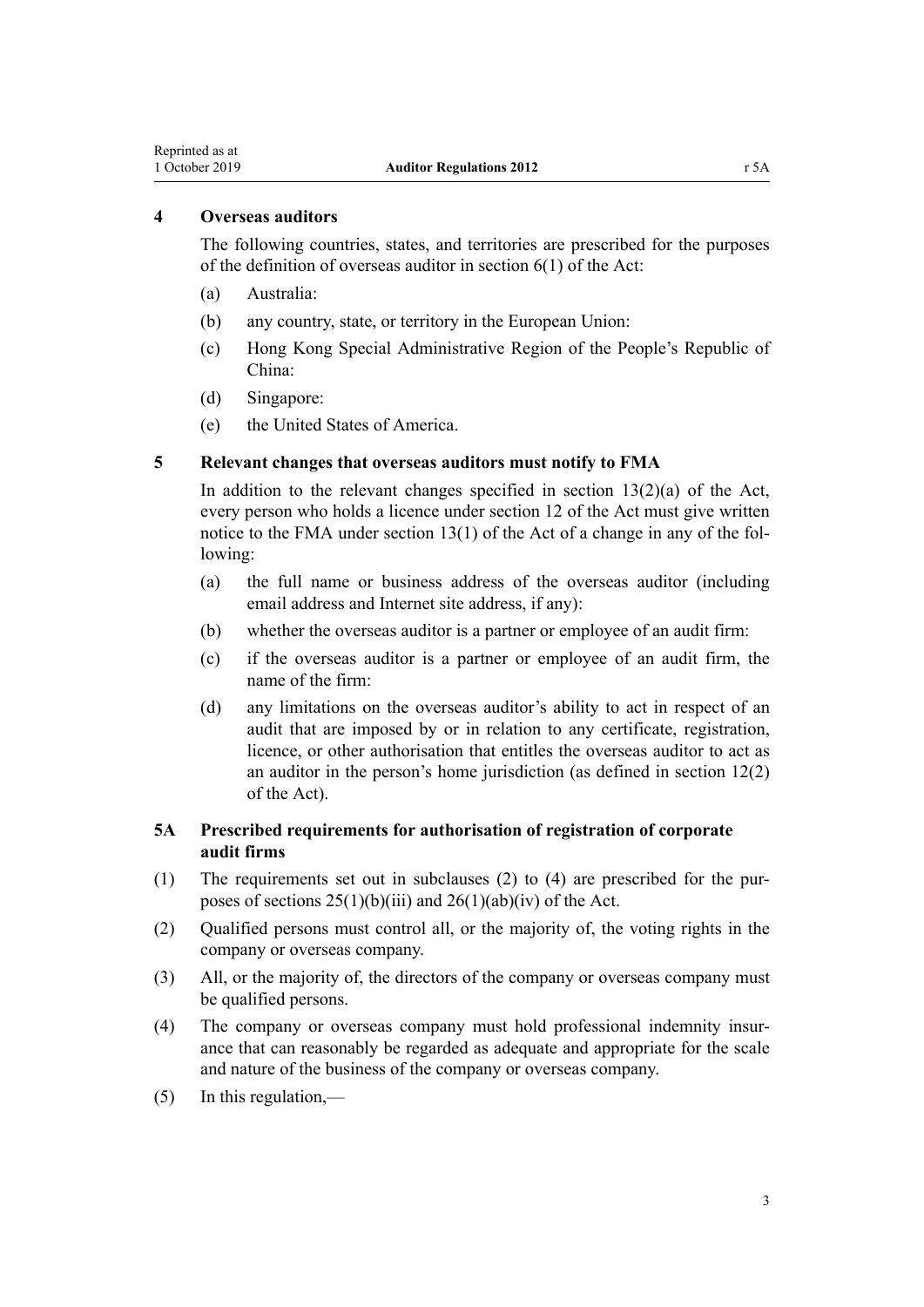<span id="page-3-0"></span>**approved association** means an association of accountants that is approved for the time being by the Registrar under section  $36(1)(c)$  of the Financial Reporting Act 2013

**control**, in relation to a voting right, means having, directly or indirectly, effective control of the voting right

**qualified person** means a natural person who—

- (a) is a member of a relevant body; and
- (b) holds a practising certificate issued by that relevant body

**relevant body** means the Institute, another accredited body, or an approved association

**voting right** means a currently exercisable right to cast a vote at meetings of members or shareholders of a company or overseas company.

Regulation 5A: inserted, on 1 July 2015, by [regulation 4](http://legislation.govt.nz/pdflink.aspx?id=DLM6480452) of the Auditor Amendment Regulations 2015 (LI 2015/113).

#### **6 Reasons for refusing access to, or suspending operation of, register**

In addition to the reason given in section  $39(3)(a)$  of the Act, the Registrar may refuse access to the register or otherwise suspend the operation of the register, in whole or in part,—

- (a) to enable the maintenance of the register; or
- (b) in response to technical difficulties in the maintenance or operation of the register; or
- (c) to ensure the security or integrity of the register.

#### **7 Contents of register**

- (1) In addition to the information specified in section  $41(1)(a)$  to (h) of the Act, the register must contain the following information about each licensed auditor:
	- (a) the licensed auditor's business email address and Internet site address, if any:
	- (b) the country, state, or territory in which the licensed auditor is ordinarily resident and entitled to act as an auditor:
	- (c) whether the licensed auditor is a partner or employee of an audit firm and, if so, the name of that audit firm.
- (2) In addition to the information specified in section  $41(2)(a)$  to (e) of the Act, the register must contain the following information about each registered audit firm:
	- (a) the firm's business email address and Internet site address:
	- (b) the country, state, or territory in which the firm has its head office or principal place of business:
	- (c) the firm's New Zealand Business Number (if any).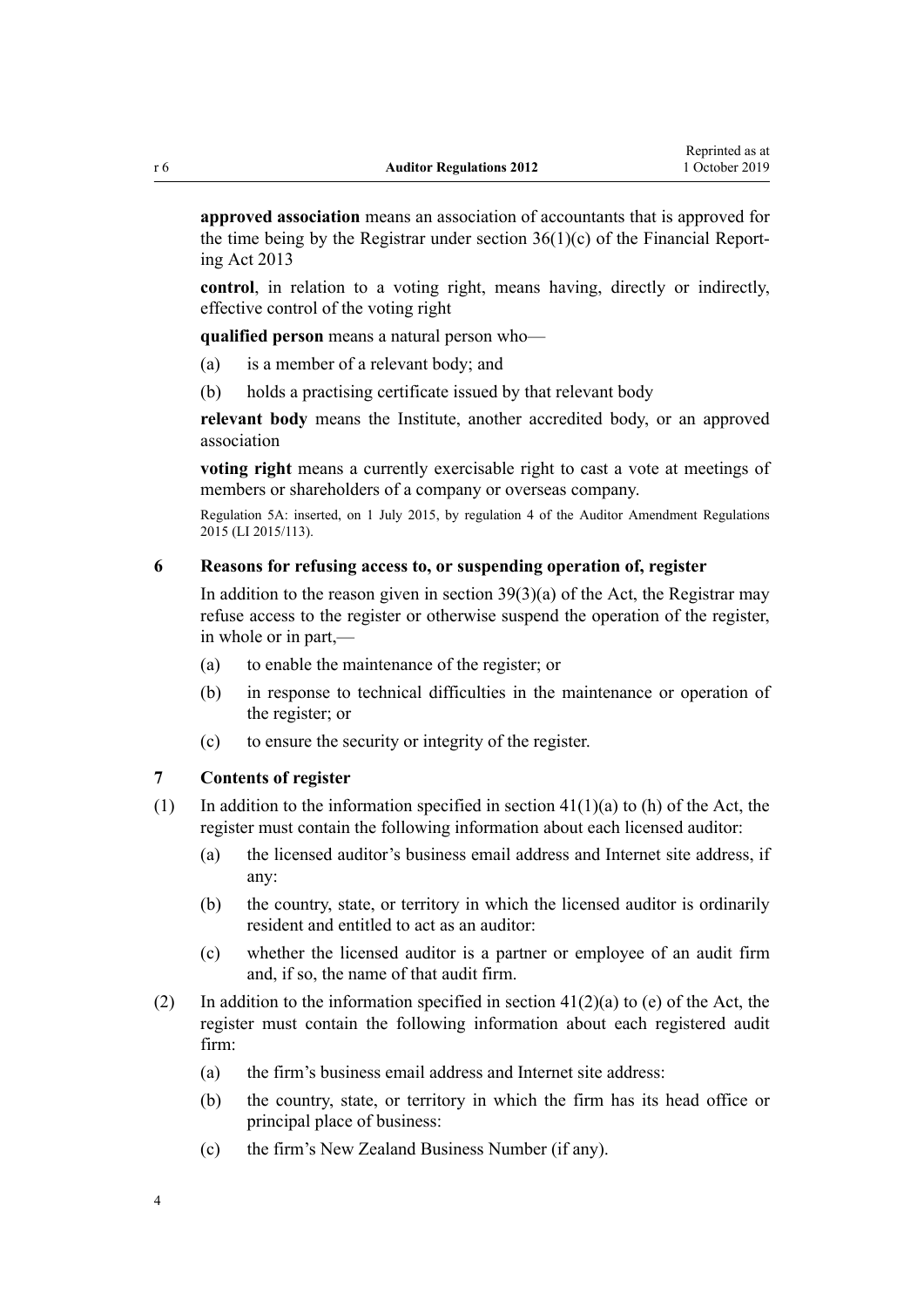<span id="page-4-0"></span>Regulation 7(2)(c): inserted, on 1 October 2019, by [regulation 5](http://legislation.govt.nz/pdflink.aspx?id=LMS230603) of the Auditor Amendment Regulations 2019 (LI 2019/163).

#### **7A Additional criteria for searching register**

For the purpose of section  $46(2)(e)$  of the Act, the register may be searched by reference to the New Zealand Business Number of a registered audit firm (if any).

Regulation 7A: inserted, on 1 October 2019, by [regulation 6](http://legislation.govt.nz/pdflink.aspx?id=LMS230605) of the Auditor Amendment Regulations 2019 (LI 2019/163).

### **8 Prescribed changes that accredited bodies and FMA must notify to Registrar**

Every accredited body and the FMA must notify the Registrar, in accordance with [section 42](http://legislation.govt.nz/pdflink.aspx?id=DLM3616764) of the Act, of a change in any of the following:

- (a) in respect of a licensed auditor whose licence was issued by the accredited body or the FMA (as the case may be),—
	- (i) the full name or business address of the licensed auditor (including email address and Internet site address, if any):
	- (ii) whether the licensed auditor is a partner or employee of an audit firm:
	- (iii) if the licensed auditor is a partner or employee of an audit firm, the name of the firm:
	- (iv) the kinds of issuer audits in respect of which the licensed auditor is authorised to act under each licence:
	- (v) the conditions placed on each licence that is currently in force:
	- (vi) any suspension or cancellation of a licence that has been issued to the licensed auditor or any other action that has been taken on a disciplinary matter against the licensed auditor under the Act by an accredited body, a disciplinary body, or the FMA; and
- (b) in respect of a registered audit firm whose registration was authorised by the accredited body or the FMA (as the case may be),—
	- (i) the full name or business address of the firm (including email address and Internet site address):
	- (ii) the conditions placed on the registration that are currently in force.

#### **9 Prescribed requirements for documents received by Registrar**

- (1) This regulation applies if the register is kept as an electronic register on an Internet site maintained by or on behalf of the Registrar.
- (2) In addition to the basis for refusal that is specified in [section 45\(a\)](http://legislation.govt.nz/pdflink.aspx?id=DLM3231480) of the Act, the Registrar may refuse to accept a document received by the Registrar under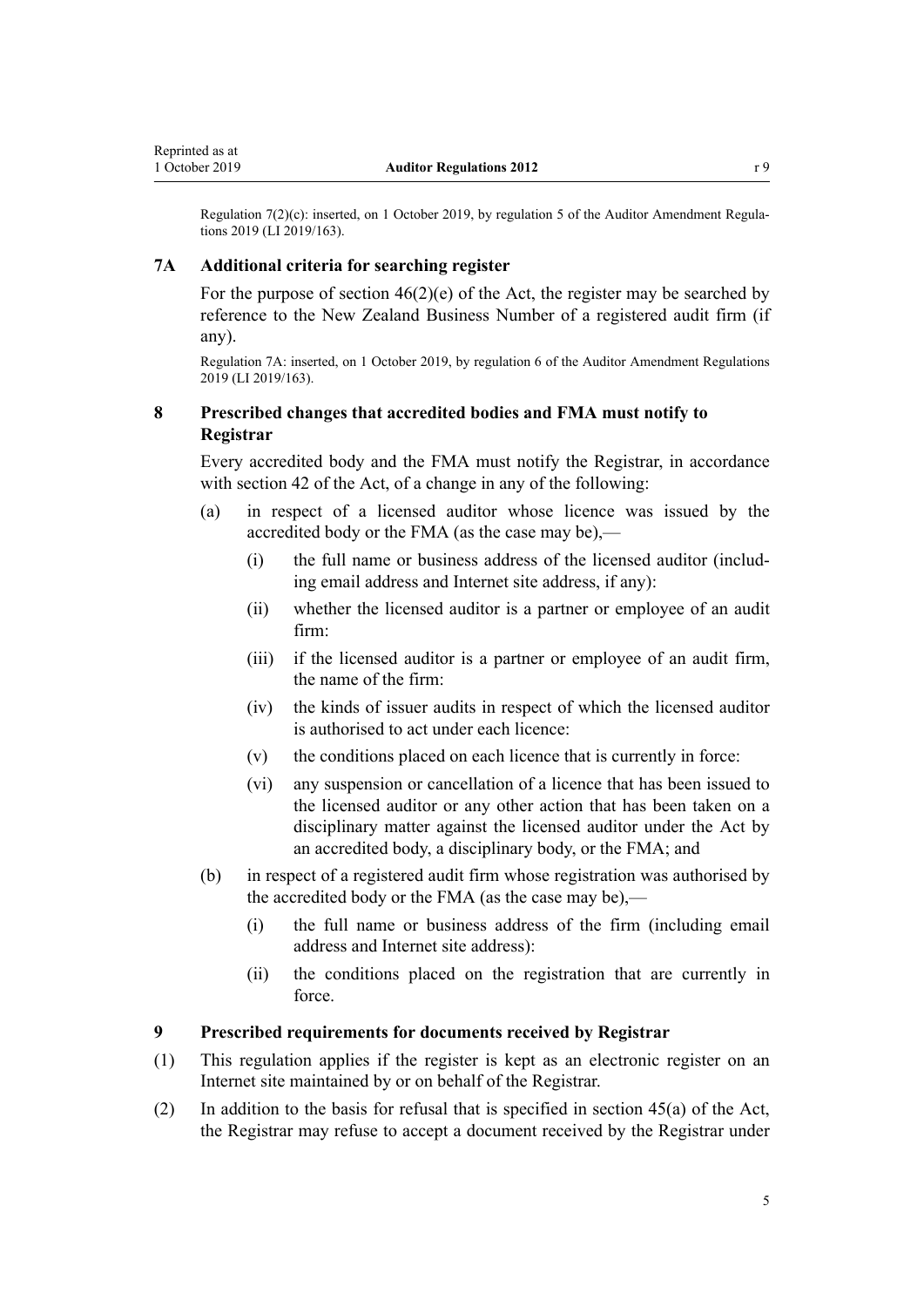<span id="page-5-0"></span>the Act if the document is not submitted electronically via the Internet site on which the register is kept.

#### **10 Conditions of accreditation**

In addition to the conditions specified in section  $49(2)(a)$  and (b) of the Act, a person may be accredited as an accredited body subject to—

- (a) conditions relating to the accredited body's ongoing compliance with any minimum standards for accreditation prescribed by the FMA under section  $32(1)(e)$  of the Act:
- (b) conditions relating to the resources, financial position, and financial stability of the accredited body:
- (c) conditions to ensure that the accredited body's governance and organisational structure is adequate and effective.

### **11 Contents of annual report of accredited bodies**

In addition to the information specified in section  $51(2)(b)(i)$  and (ii) of the Act, the annual report of an accredited body must contain—

- (a) the most recent audited financial statements of the accredited body; and
- (b) an assessment by the accredited body of—
	- (i) the extent to which its audit regulatory systems are adequate and effective; and
	- (ii) whether it has allocated sufficient resources to ensure that its audit regulatory systems are, and will continue to be, adequate and effective; and
- (c) information relating to any material changes to the accredited body's governance and organisational structure.

#### **12 Fees**

The fees set out in the table in [Part 1](#page-8-0) of the Schedule are payable for the matters to which they relate.

#### **13 Payment of fees**

- (1) A fee identified as an assessment fee in column 2 of a row of the table in [Part 1](#page-8-0) of the Schedule—
	- (a) is payable by the person specified in column 3 of that row; and
	- (b) is payable to the person specified in column 4 of that row; and
	- (c) is payable on an invoice issued by or on behalf of the FMA and within the time frame specified in that invoice.
- (2) Any other fee identified in column 2 of a row of the table in [Part 1](#page-8-0) of the Schedule—
	- (a) is payable by the person specified in column 3 of that row; and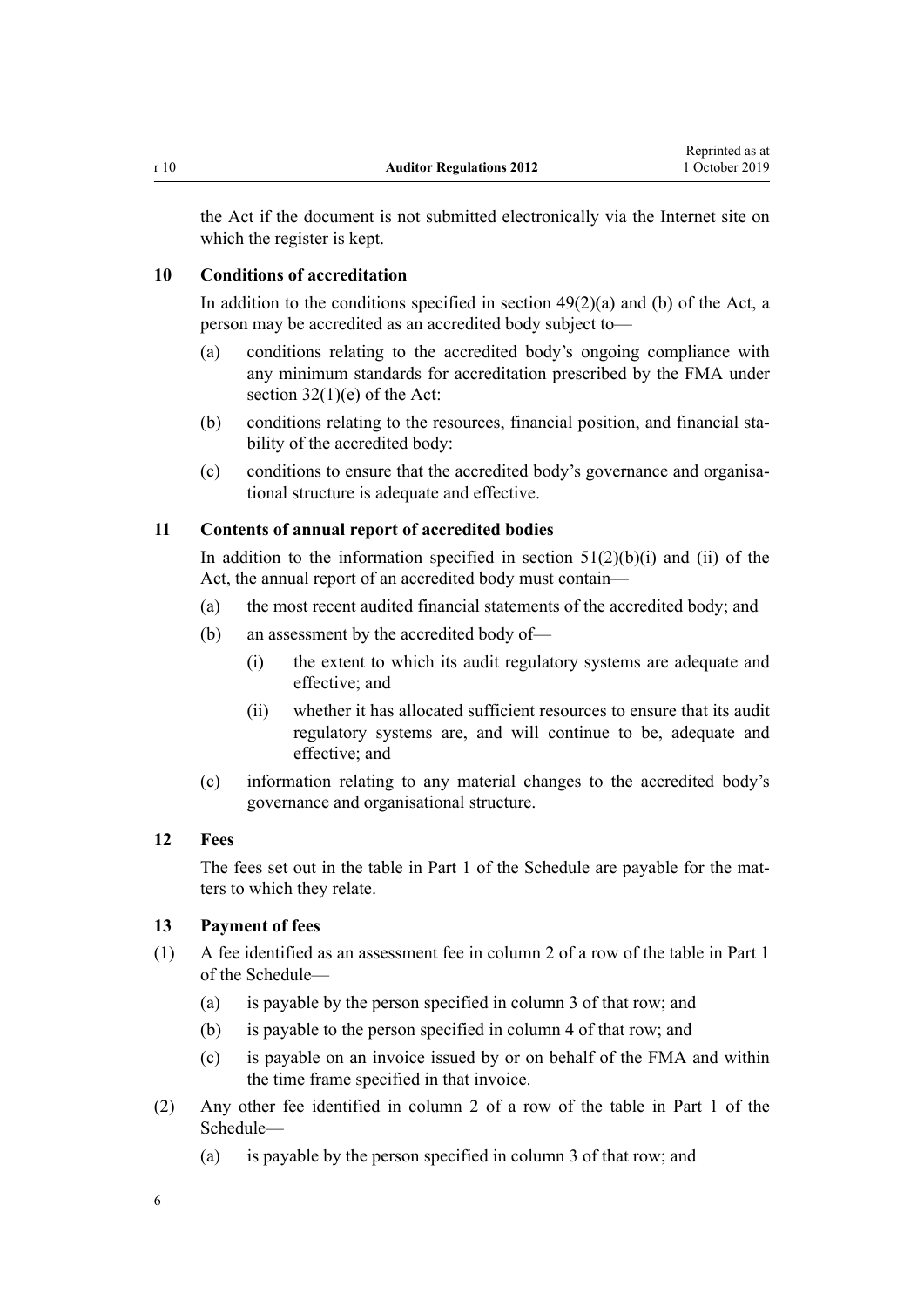- <span id="page-6-0"></span>(b) is payable to the person specified in column 4 of that row; and
- (c) must accompany the application or annual confirmation (as the case may be) specified in column 1 of that row.

#### **14 Fees inclusive of GST**

The fees prescribed by these regulations are inclusive of goods and services tax.

### **15 FMA may recover costs incurred**

- (1) This regulation applies to a person identified in column 3 of the table in [Part 1](#page-8-0) of the Schedule as liable to pay an assessment fee in respect of any of the following matters:
	- (a) an application for a licence under [section 12](http://legislation.govt.nz/pdflink.aspx?id=DLM3231442) of the Act:
	- (b) an application for the FMA to authorise the Registrar to register an overseas audit firm under [section 26](http://legislation.govt.nz/pdflink.aspx?id=DLM3616757) of the Act:
	- (c) an annual confirmation by the FMA to the Registrar under [section 43](http://legislation.govt.nz/pdflink.aspx?id=DLM3231478) of the Act:
	- (d) an application for accreditation under [section 48](http://legislation.govt.nz/pdflink.aspx?id=DLM3231484) of the Act:
	- (e) a quality review under [section 65](http://legislation.govt.nz/pdflink.aspx?id=DLM3231504) of the Act.
- (2) The FMA may recover from the person the costs incurred by the FMA in obtaining external advice or assistance in assessing the matter.
- (3) Costs recovered under subclause (2) are in addition to the assessment fee for the matter.
- (4) In this regulation, **assessment fee** means a fee identified as an assessment fee in column 2 of the table in [Part 1](#page-8-0) of the Schedule.

# *Transitional provisions*

## *[Revoked]*

Heading: revoked, on 1 July 2014, by [regulation 19.](#page-7-0)

### **16 Certain auditors treated as holding licence**

#### *[Revoked]*

Regulation 16: revoked, on 1 July 2014, by [regulation 19.](#page-7-0)

#### **17 Certain overseas auditors treated as holding licence**

#### *[Revoked]*

Regulation 17: revoked, on 1 July 2014, by [regulation 19.](#page-7-0)

### **18 Certain audit firms treated as registered**

#### *[Revoked]*

Regulation 18: revoked, on 1 July 2014, by [regulation 19.](#page-7-0)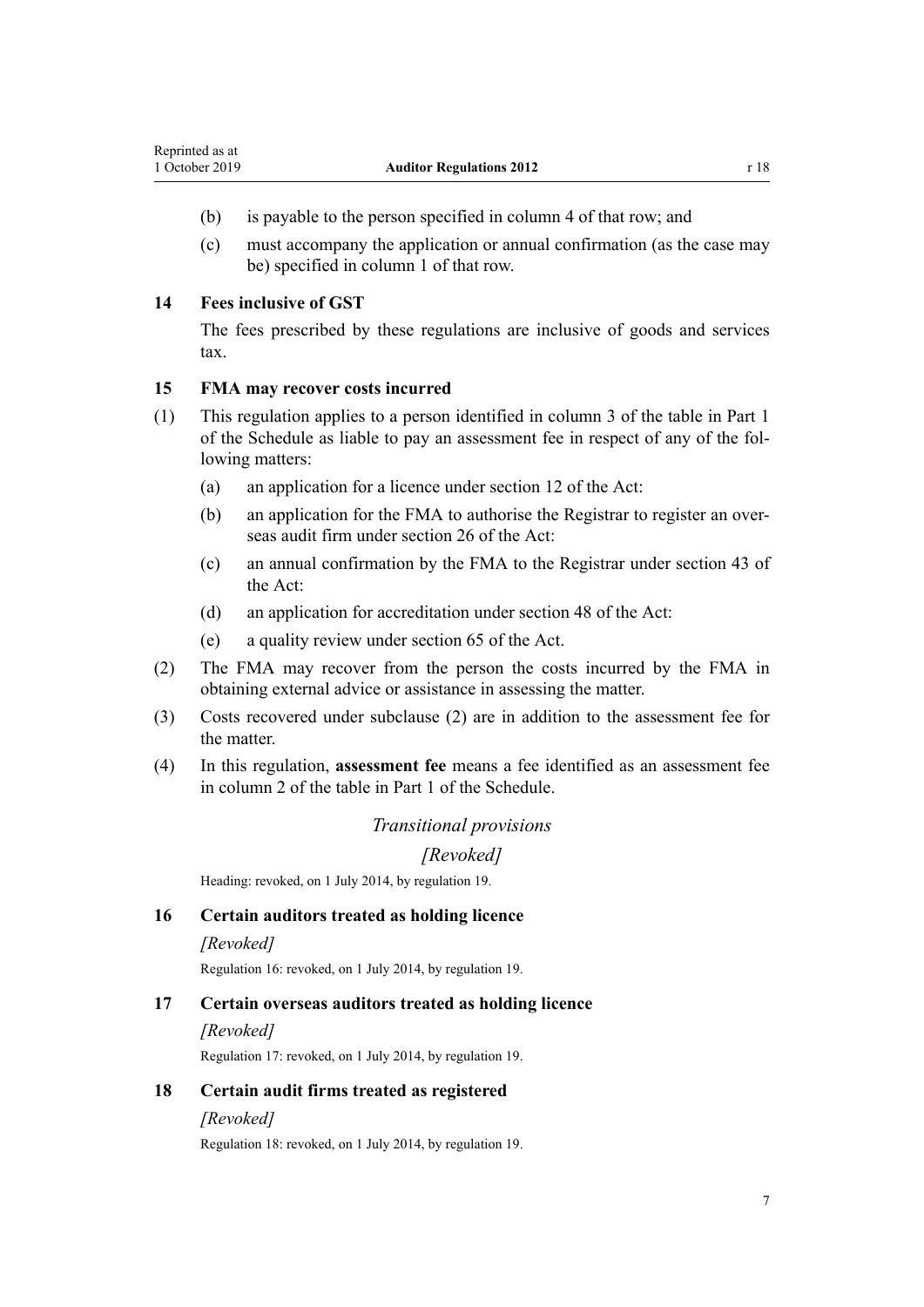# <span id="page-7-0"></span>**19 Revocation of transitional provisions**

*[Revoked]*

Regulation 19: revoked, on 1 July 2014, by regulation 19.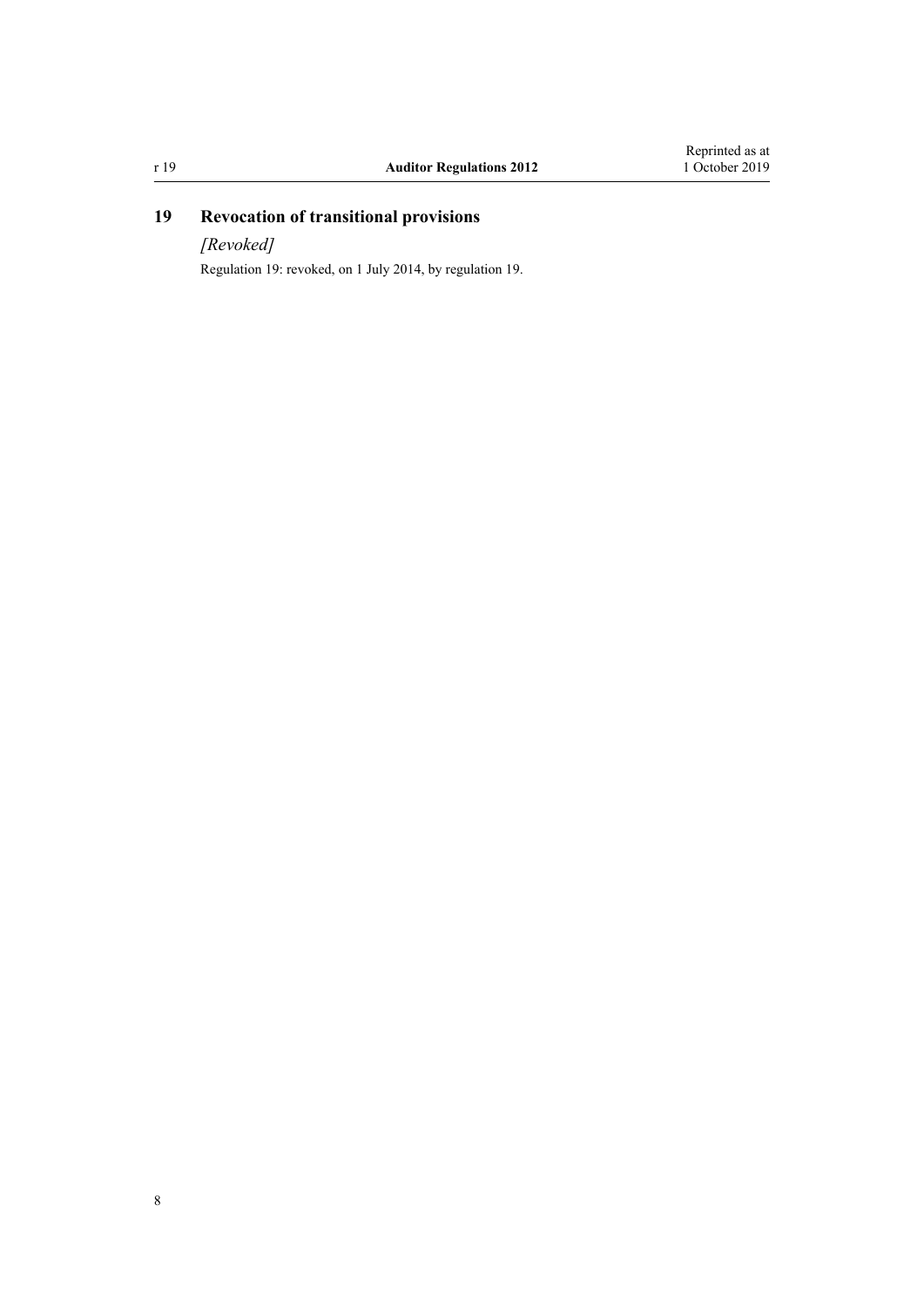<span id="page-8-0"></span>

| Reprinted as at<br>1 October 2019 |                            |                     |                                            | <b>Auditor Regulations 2012</b>                    |                                                    |                                                     |                                                                                                             |                                                                                                          | Schedule                                                                    |
|-----------------------------------|----------------------------|---------------------|--------------------------------------------|----------------------------------------------------|----------------------------------------------------|-----------------------------------------------------|-------------------------------------------------------------------------------------------------------------|----------------------------------------------------------------------------------------------------------|-----------------------------------------------------------------------------|
| r12                               |                            | Column 5            | Amount (\$)                                | 350                                                | 350<br>115                                         | On hourly basis specified in Part<br>$\overline{C}$ | 350                                                                                                         | On hourly basis specified in Part<br>115<br>350<br>$\overline{\mathcal{C}}$                              | 110 for each licence and registra-<br>tion confirmed                        |
|                                   |                            | Column <sub>4</sub> | Who fee payable to                         | Accredited body                                    | <b>FMA</b><br><b>FMA</b>                           | <b>FMA</b>                                          | Accredited body                                                                                             | <b>FMA</b><br><b>FMA</b><br>FMA                                                                          | Registrar                                                                   |
| Schedule<br>Fees                  | Schedule of fees<br>Part 1 | Column 3            | Person liable for fee                      | Applicant                                          | Applicant<br>Applicant                             | Applicant                                           | Applicant                                                                                                   | Applicant<br>Applicant<br>Applicant                                                                      | Person making annual confirm-<br>ation (accredited body or FMA)             |
|                                   |                            | Column <sub>2</sub> | Fee                                        | Registration fee                                   | Fee for application<br>Registration fee            | Assessment fee                                      | Registration fee                                                                                            | Fee for application<br>Registration fee<br>Assessment fee                                                | confirmation<br>Annual<br>fee                                               |
|                                   |                            | $\frac{1}{2}$       | Matter in respect of which fees<br>payable | Application for licence under section<br>11 of Act | Application for licence under section<br>12 of Act |                                                     | Application for accredited body to<br>authorise Registrar to register audit<br>firm under section 25 of Act | Application for FMA to authorise<br>Registrar to register overseas audit<br>firm under section 26 of Act | Registrar<br>$\mathbf{c}$<br>under section 43 of Act<br>Annual confirmation |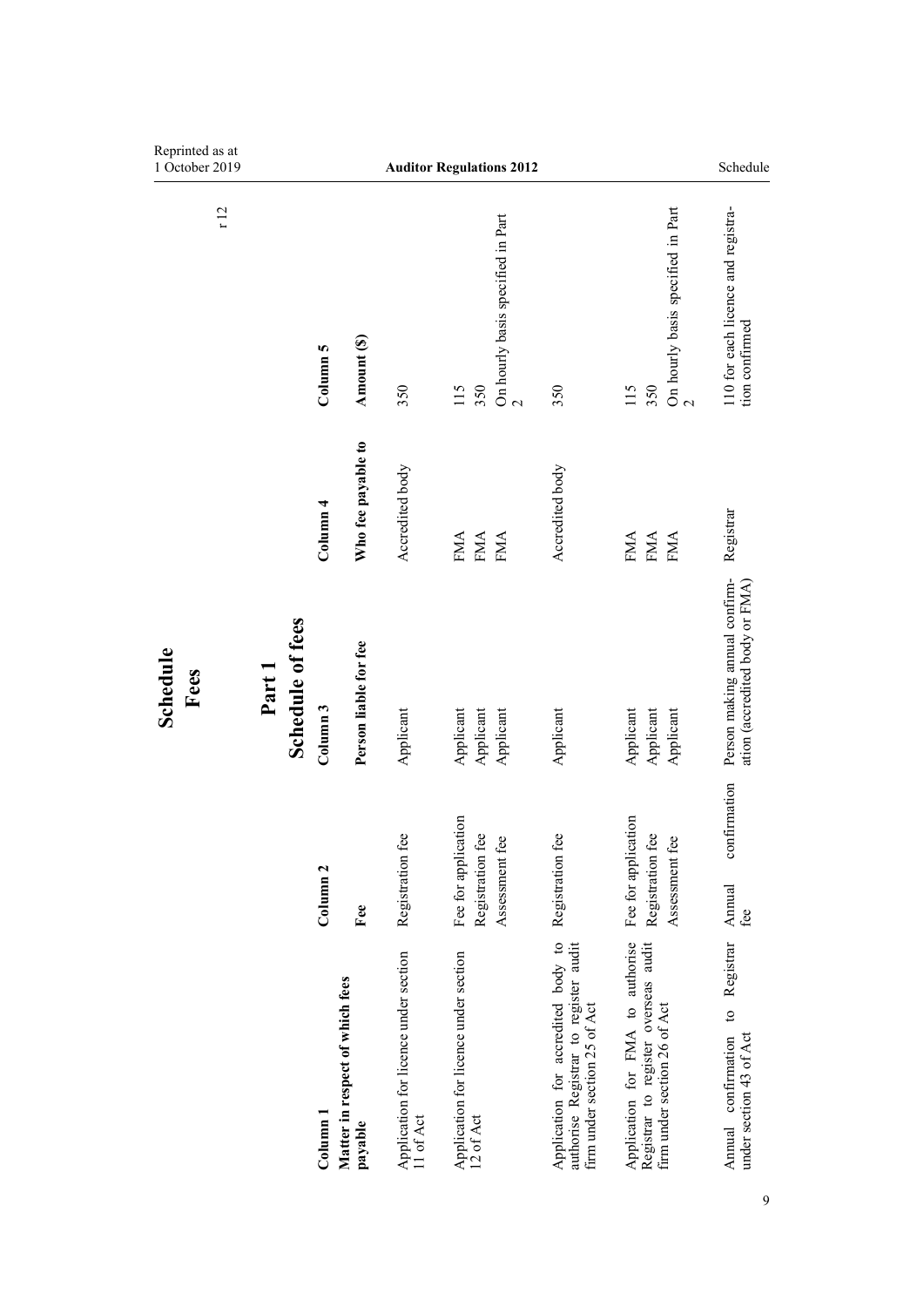<span id="page-9-0"></span>

| Schedule            |                                            |                                                                                                                 |                                                                              | 1 October 2019                                              |                                                                                                                                                          |                                                                                     |                                                                                                                               |                                                                                                                                                                  |
|---------------------|--------------------------------------------|-----------------------------------------------------------------------------------------------------------------|------------------------------------------------------------------------------|-------------------------------------------------------------|----------------------------------------------------------------------------------------------------------------------------------------------------------|-------------------------------------------------------------------------------------|-------------------------------------------------------------------------------------------------------------------------------|------------------------------------------------------------------------------------------------------------------------------------------------------------------|
| Column 5            | Amount (S)                                 | 110                                                                                                             | On hourly basis specified in Part<br>115<br>$\mathbf{\Omega}$                | On hourly basis specified in Part<br>$\mathbf{\Omega}$      |                                                                                                                                                          |                                                                                     | the FMA is satisfied has a professional level of skills, training, or experience in matters of the kind to which the applica- | Schedule Part 2 paragraph (b): replaced, on 1 April 2014, by regulation 4 of the Financial Markets Conduct (Changes to Financial Markets Authority Fees) Regula- |
| Column 4            | Who fee payable to                         | FMA                                                                                                             | <b>FMA</b><br><b>FMA</b>                                                     | <b>FMA</b>                                                  |                                                                                                                                                          |                                                                                     |                                                                                                                               |                                                                                                                                                                  |
| Column <sub>3</sub> | Person liable for fee                      | Person whose licence or regis-<br>$con-$<br>firmed by FMA in annual con-<br>tration information is<br>firmation | Applicant<br>Applicant                                                       | Audit firm or licensed auditor<br>subject to quality review | Amounts calculated on hourly basis<br>Part 2                                                                                                             |                                                                                     | is qualified in accountancy, auditing, business, commerce, economics, or law; or<br>matter by an employee of the FMA who-     |                                                                                                                                                                  |
| Column <sub>2</sub> | Fee                                        | Assessment fee                                                                                                  | Assessment fee                                                               | Assessment fee                                              |                                                                                                                                                          |                                                                                     |                                                                                                                               |                                                                                                                                                                  |
| Column              | Matter in respect of which fees<br>payable |                                                                                                                 | Application for accreditation under Fee for application<br>section 48 of Act | Quality review under section 65 of<br>Act                   | Where Part 1 specifies an amount on an hourly basis, that amount must be calculated as follows for each hour spent on assessing the<br>matter concerned: | \$230 for each hour of work on the matter by a member of the FMA; and<br>$\bigcirc$ | \$178.25 for each hour of work on the 1<br>$\widehat{E}$<br>$\widehat{\oplus}$                                                | tions 2014 (LI 2014/111)<br>tion relates.                                                                                                                        |
| 10                  |                                            |                                                                                                                 |                                                                              |                                                             |                                                                                                                                                          |                                                                                     |                                                                                                                               |                                                                                                                                                                  |

Reprinted as at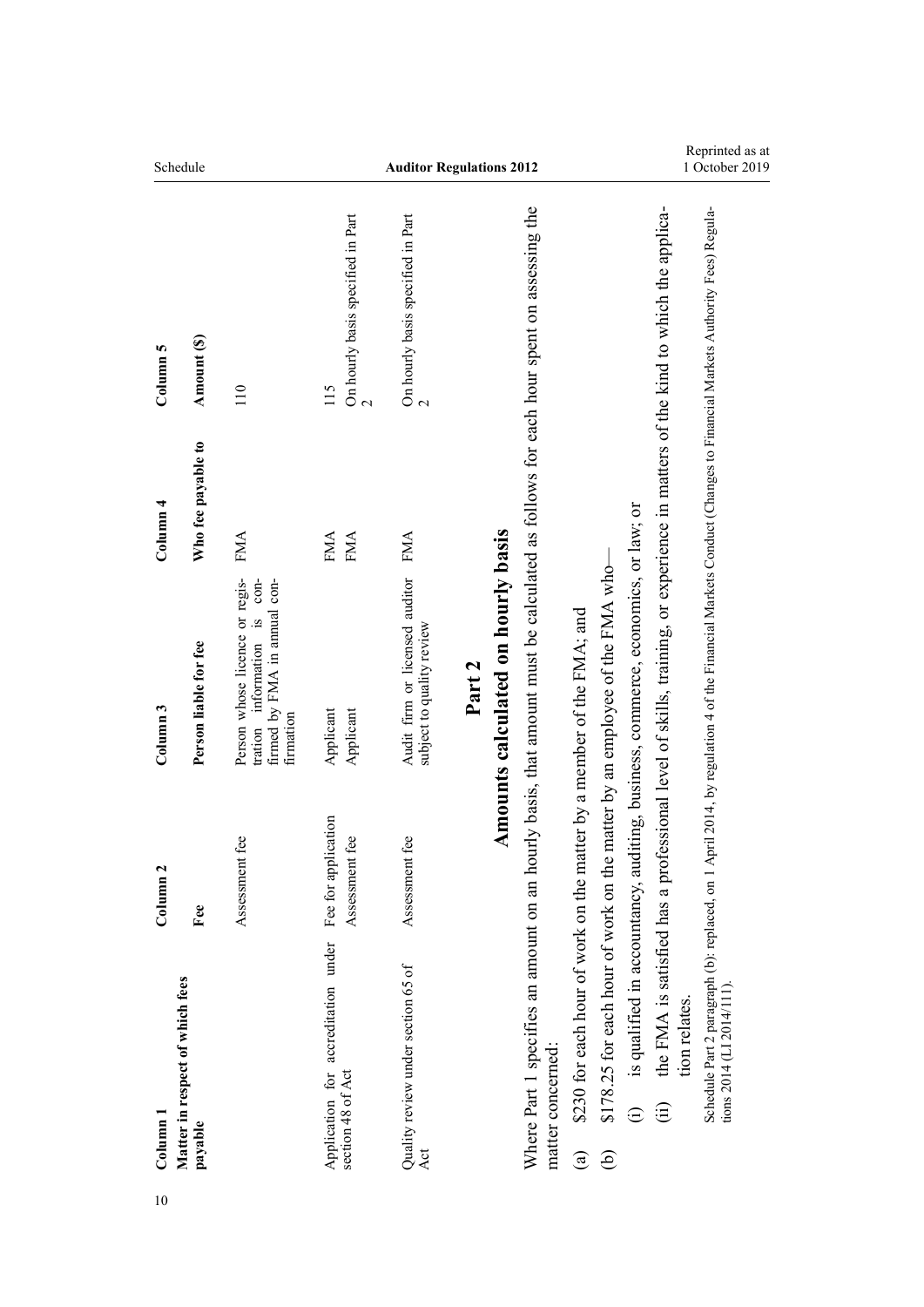Reprinted as at<br>1 October 2019

 Rebecca Kitteridge, Clerk of the Executive Council.

Issued under the authority of the [Legislation Act 2012](http://legislation.govt.nz/pdflink.aspx?id=DLM2997643). Date of notification in *Gazette*: 26 April 2012.